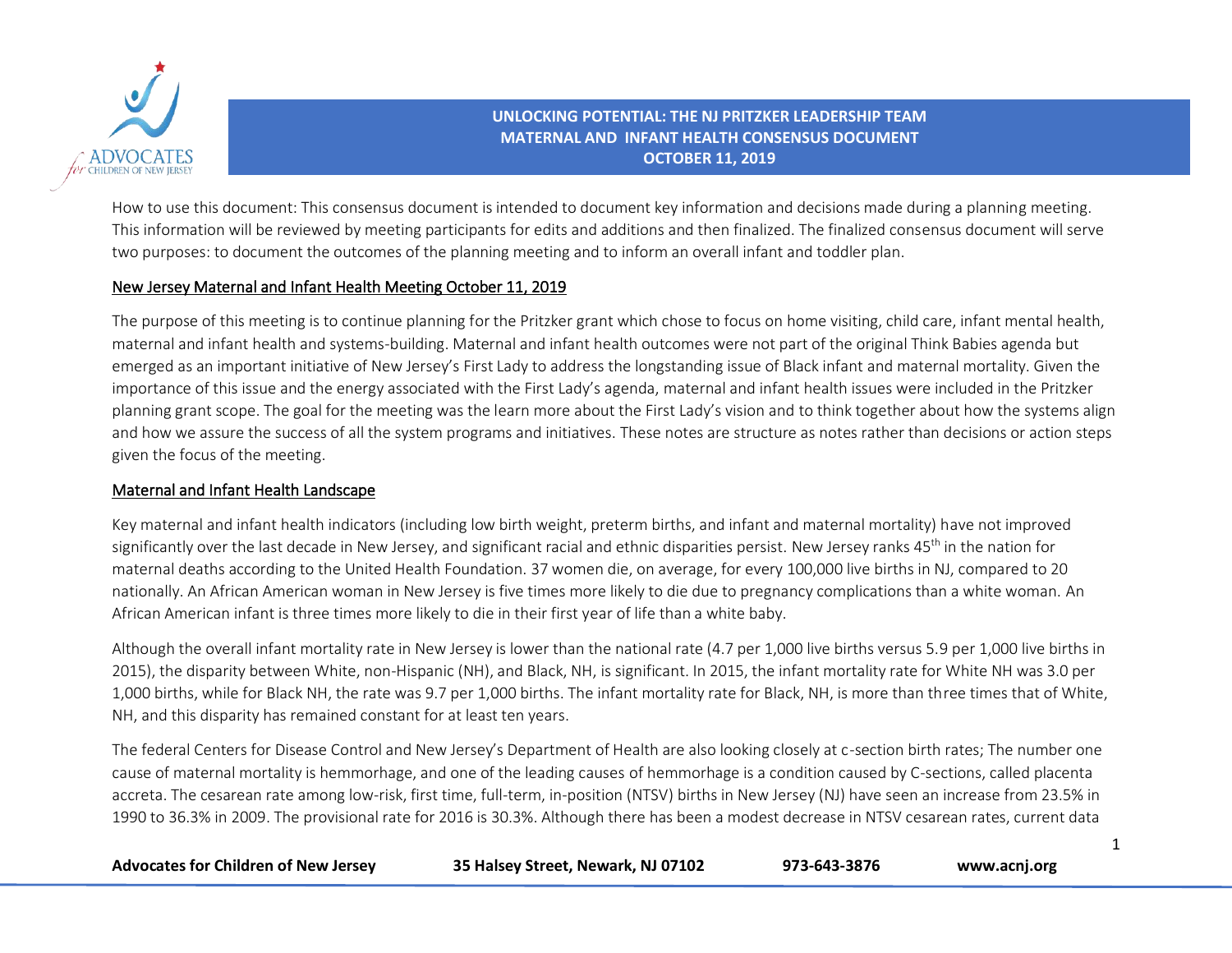

shows that we are still far from meeting the Healthy People 2020 target of 23.9%. For mothers, C-sections often mean higher rates of hemorrhage, transfusions, infection, blood clots, and postpartum depression. Also, to the detriment of both mother and baby, breastfeeding rates are lower following C-sections. Additionally, once a mother has had a C- section, she has a greater than 90% chance of having the procedure for subsequent births —leading to higher risks of major complications, such as hysterectomy and uterine rupture.

There are many potential causes of these disparities, but recent research has highlighted the effects of social determinants of health such as economic disadvantages (i.e., underemployment, or unemployment), limited education (e.g., low educational attainment), environmental barriers (e.g., housing instability, structural racism), and social/behavioral factors (e.g., nutrition and exercise) as major contributors to health outcomes.

The First Lady's has a primary focus on the pre-natal to birth stage and has three key strategies to address the poor maternal and infant birth outcomes, including: convening state government departments to focus on MCH issues; convening partners and stakeholders via the Annual Black maternal and infant Health Leadership Summit; and convening and providing resources to communities via the First Lady's Family Festival event series (funded by the Nicholson Foundation). Many of the solutions identified at the last Summit were actually enacted into law such as: Medicaid episodes-of-care; increasing Medicaid coverage to eligible mothers for up to 180 days after delivery; and ending Medicaid payment of unnecessary elective c-sections.

An important initiative of this administration, led by the Department of Health, is the program Healthy Women, Healthy Families, that reallocated state funds to focus on disparity of birth outcomes. "The Healthy Women, Healthy Families (HWHF) Initiative works toward improving maternal and infant health outcomes for women of childbearing age and their families, while reducing racial, ethnic and economic disparities in those outcomes through a collaborative coordinated driven approach." Strategies include: Community Health Workers, Central Intake Hubs, fatherhood engagement, breastfeeding supports, and group prenatal care. There are many aspects of this initiative including grants to health hubs and the delivery of equity training to system professionals. The initiative has three pilots that deploy 40 community-based doulas in Trenton, Camden, Newark who support moms through pregnancy, birth and the postnatal period. In May, legislation passed that enables Medicaid to reimburse for these doula services.

#### Discussion: Maternal and Infant Health Landscape

The group raised questions about how consumers come to know about and connect with the services that are being offered to them. There is a need for a coordinated information campaign with consistent and clear messages. There are opportunities and a need to engage nontraditional partners in communicating to families. Most consumers do not navigate to the DOH website but rather learn of services from their churches,

| <b>Advocates for Children of New Jersey</b> | 35 Halsey Street, Newark, NJ 07102 | 973-643-3876 | www.acnj.org |
|---------------------------------------------|------------------------------------|--------------|--------------|
|---------------------------------------------|------------------------------------|--------------|--------------|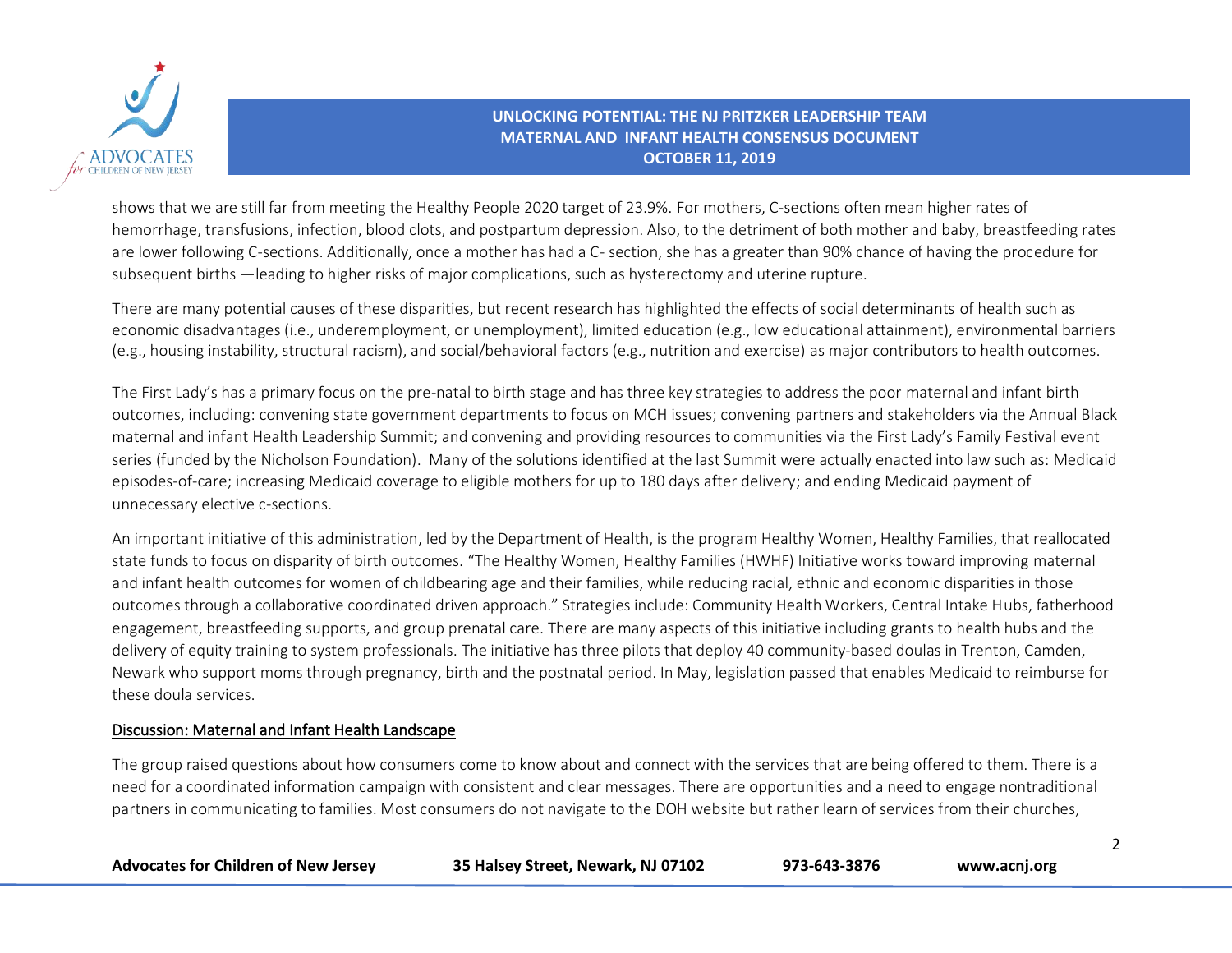

neighbors, childcare programs and libraries. Engaging these partners requires financing and capacity; for this reason, 20% of the Healthy Mothers, Healthy Families grants are required to support nontraditional partners.

The group discussed how to address institutional racism and the negative experiences that black mothers have when accessing services. Some suggested solutions include developing clearer protocols and publishing reports cards that indicate the practice' adherence to care standards (universal accountability for quality). Others suggested the need create contractual and financial mechanisms to ensure that consumer voice informs accountability. There was also consensus that training needs to be coupled with reflective supervision to support behavior change. The group recognized that systemic change in the medical field will require medical schools and allied health professional organizations recruiting a diverse workforce and embedding interprofessional education, trauma-informed approaches, and cultural humility into their preparation."

The group recommended educating and providing services to both female and male teenagers in middle school (and prior to their reproductive years) could be impactful to share key messages around reproductive health, contraception and how to be an empowered consumer of health services more broadly.

The group discussed ways to ensure the institutional barriers and incentives for quality services are in place. These may include bonus payment for indicators being met as well as denying payment for risky or poor services. For example, Medicaid will no longer reimburse for elective c-sections.

Members of the group raised the opportunity to highlight the providers who are providing excellent and compassionate care as exemplars for others. There is a need to understand why people are not engaging in prenatal care and to learn effective strategies and approaches to engaging and retaining women in high quality care. The issue of respectful maternity care is more than nice language but an important indicator of quality. A 2019 survey (that included NJ women) found of more than 2,100 U.S. mothers found that 1 in 6 reported 'mistreatment' during childbirth, including being ignored, threatened or berated, or losing their autonomy. Women of color were even more likely to report such experiences. i

Navigation access to high value maternity care and transparency in data regarding NJ maternal care facilities was also raised as a priority issue. These data may include: Individual hospital cesarean rates, episiotomy rates, or VBAC rates. Currently NJ does not have a mechanism like California to help consumers/ families find facilities that offer high quality care and avoid overuse of procedures.

New Jersey does not have a comprehensive childbirth education system; there are no shared records or listings of where child classes are health, for how long, how much they cost, and why should participate. Childbirth classes are an important resource to prepare expectant parents for the birth process and to provide parenting resources such as how to care for a newborn and how to identify care providers.

| <b>Advocates for Children of New Jersey</b> | 35 Halsey Street, Newark, NJ 07102 | 973-643-3876 | www.acnj.org |
|---------------------------------------------|------------------------------------|--------------|--------------|
|---------------------------------------------|------------------------------------|--------------|--------------|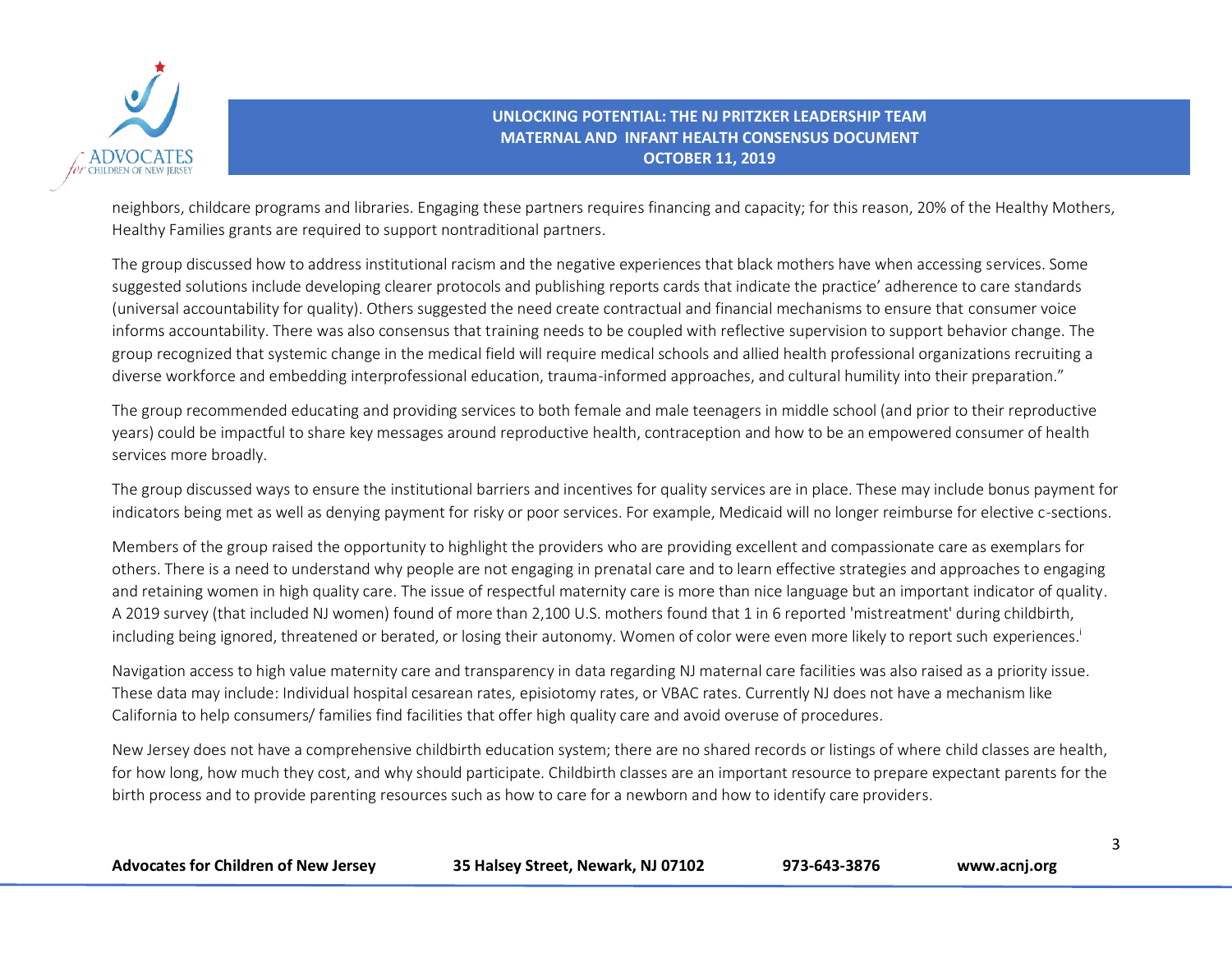

There are national exemplars of health systems and institutions who have identified their responsibility to close the disparity in patient outcomes. This is a leadership responsibility and the decision to collect and use consumer data and to address implicit bias needs to come from top officials and executives in these systems. There is more thinking to do around how the state can incentivize these activities.

#### Group Discussion: Access for Families

Recognizing that parent and caregiver voice and experiences are critical to ensure that systems are designed to meet their needs and are easily accessible, we need to engage them directly. The purpose of this discussion was to think about how to effectively engage parents and ensure the right information is collected to inform planning. There were many, varied issues addressed in these discussions.

Family Festivals are seen as a positive method for family engagement and to share local resources. The events are positively framed and offer the opportunity for in-person connections. The group asserted a need for specific follow-up activities to be in place to ensure participants used resources and their needs were met.

Transportation was discussed as a significant barrier for parents with small children in accessing health services.

Consumer preference and needs data should inform service provision and organizational accountability.

The workforce needs to be sensitive and attuned to the needs of consumers. This workforce needs to understand trauma-informed care and be prepared to address social aspects of wellness including social isolation. Programs like Centering Pregnancy are designed to enhance the social connections of women (and address health needs).

Starting education and outreach early in lifespan is seen as a critically important step to ensure young women and men make good decisions and access care early in their reproductive journey. Middle school health education programs could be enhanced to provide this information.

There are opportunities in the current systems to enhance supports to families; the groups discussed the role of Central Intake, Child Care Resource and Referral, community health workers, and others to provide supports. The overarching belief is that in-person and intensive supports are needed to ensure families needs are understood and they are referred (and engage in services) with the right providers. There was discussion of developing navigator or ambassador roles (akin to ACA recruitment navigators that were very successful in NJ) to support this and the need for these roles to be reflective and embedded in communities. Technology can also support better connections to the system; a group discussed establishing enrollment kiosks in multiple venues (WIC office, pediatricians, grocery stores, etc) to support benefit and program enrollment.

| <b>Advocates for Children of New Jersey</b> | 35 Halsey Street, Newark, NJ 07102 | 973-643-3876 | www.acnj.org |
|---------------------------------------------|------------------------------------|--------------|--------------|
|---------------------------------------------|------------------------------------|--------------|--------------|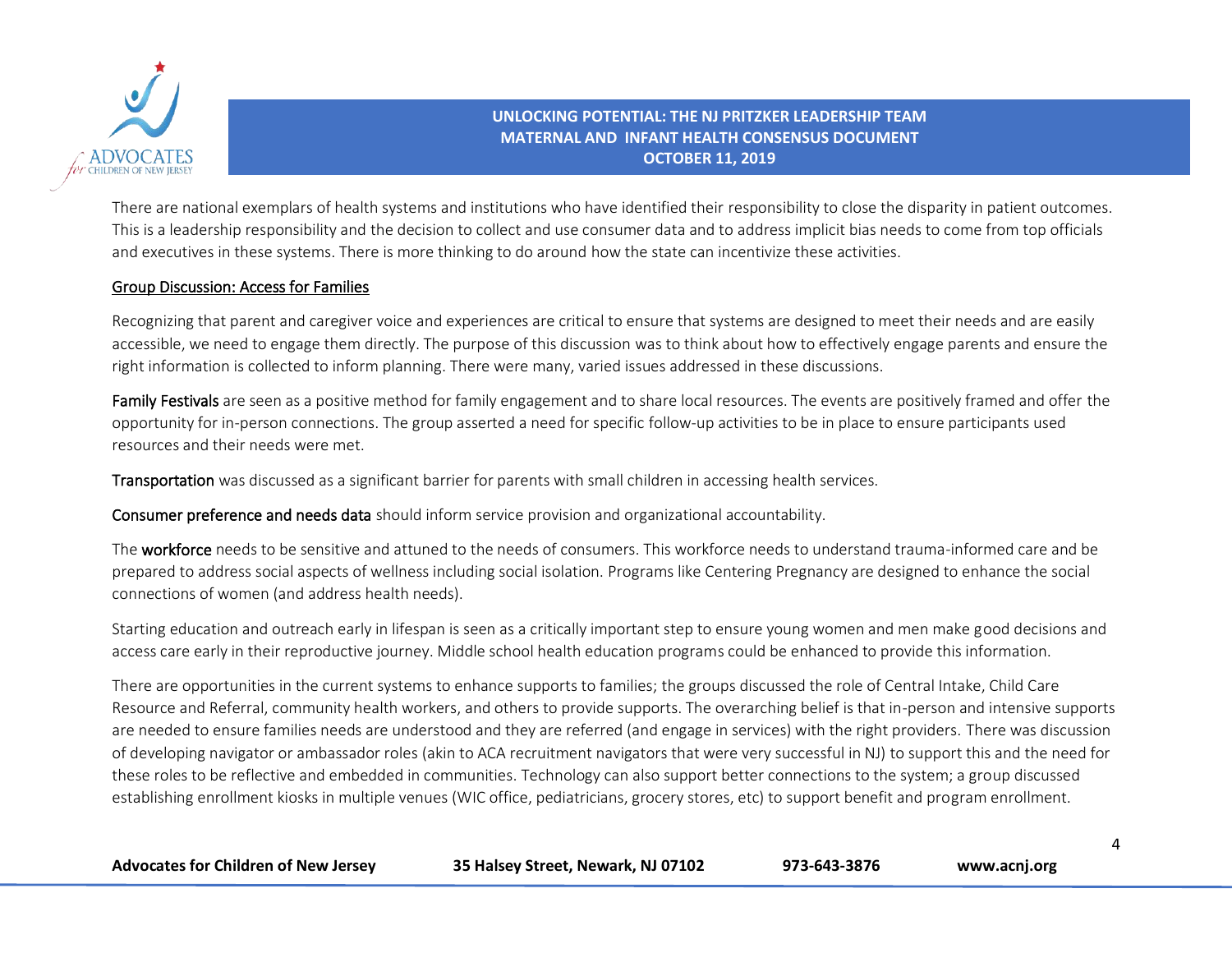

Equity is identified as a key challenge to system performance. Many meeting participants relayed stories of families and their own experiences of being treated poorly by providers and system professionals. The discussions focused on how to ensure accountability for consumer experiences, how to ensure consumers participate in decision making, and how to shift the culture and paradigm from where it currently is.

There needs to be intentional engagement of fathers as advocates for maternal and infant health and as an important consumer of MCH services.

# Group Discussion: Alignment and Coordination

The group discussed how all of the services we have addressed over the last few months (home visiting, child care, infant mental health) including maternal and infant health are a part of a **continuum of services** for pregnant women, infant and toddler children and their families. The group questions how these can be aligned and articulates a need to align these services to ensure there is appropriate scale and reach to meet community needs.

The group discussed the opportunities that health information exchange (HIE) data systems are working to help connect service providers. There is currently lots of tracking under way and therefore opportunities to conduct electronic referrals and more robust data exchange.

Central Intake could be an avenue of entry to families for all of these services including housing, child care, early education, home visiting and health care services.

There is a need to assure that families have in-person outreach services and experience a 'human touch" that supports them in becoming engaged with the system and its services. The group articulated a priority for human interaction over electronic connection.

There are concerns about how families get connected to services. Programs such as Family Connects may offer a solution whereby families get services during the prenatal period or immediately upon delivery. This is a personalized connection with services immediately following birth that build connections to families and get families enrolled in needed services. How might Family Connects be integrated into Central Intake?

The group conceptualized a role for Central Intake or other coordinating entity that assures enough service to families who need them. This entity can ensure there is case conferencing with more integrated services for high risk families and coordinate the service providers. There is a need to assure that families have equitable access to services across the state; a robust Central Intake with proactive outreach can ensure that the most vulnerable families are connected and that geographic equity can be achieved.

#### Group Discussion: Communications

| <b>Advocates for Children of New Jersey</b> | 35 Halsey Street, Newark, NJ 07102 | 973-643-3876 | www.acnj.org |
|---------------------------------------------|------------------------------------|--------------|--------------|
|---------------------------------------------|------------------------------------|--------------|--------------|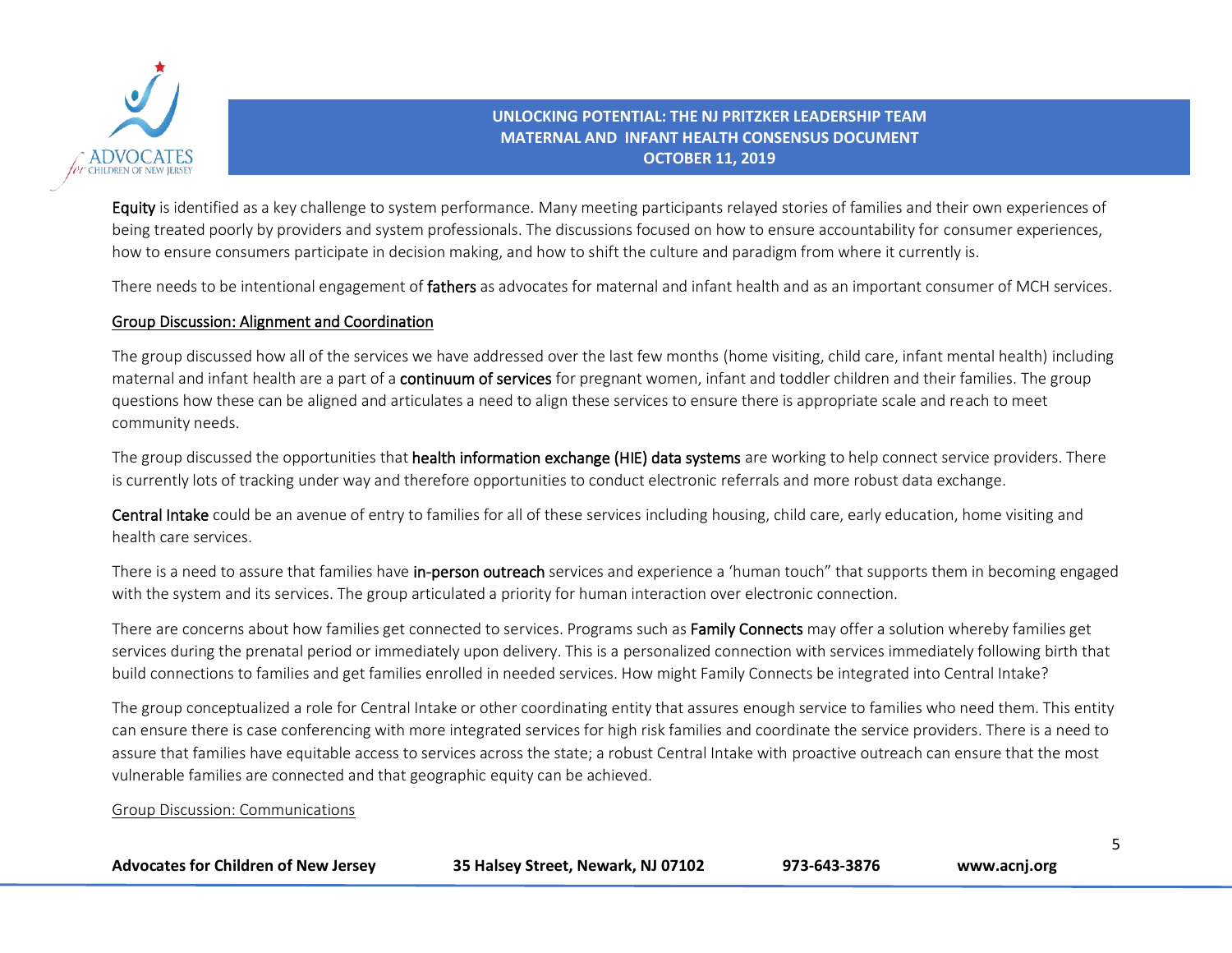

The group discussing communication and messaging talked about how the conversation during this discussion focused on equity and racism and it raised questions about our agenda to date.

The group felt strongly that there are specific actions that needed to be taken regarding the issue of race. Firstly, there is a need to clearly state as a community that the issue is race and to define and describe how this harms NJ families. Secondly, as a community, New Jersey leaders and community members need to state that this is not acceptable. And lastly, the community needs to determine and describe how it will address this issue and its negative impacts on children and families.

The group felt strongly that the language and use of the term "equity" needed to be replaced with the term "race."

The group discussed the need for a public education and messaging campaign at the community level with specific actions for various actors to take. The group acknowledged that the data is very powerful but stories of New Jersey women and families are critical to this campaign.

The campaign needs to have various outlets and methods including social media.

There is a need to apply this to the broader agenda around infant and toddlers; the leadership team can look at every aspect of the system and understand how the issues are impacted by race and then to trace the experiences of families and how their engagement and ongoing experiences are impacted.

**Advocates for Children of New Jersey 35 Halsey Street, Newark, NJ 07102 973-643-3876 www.acnj.org**